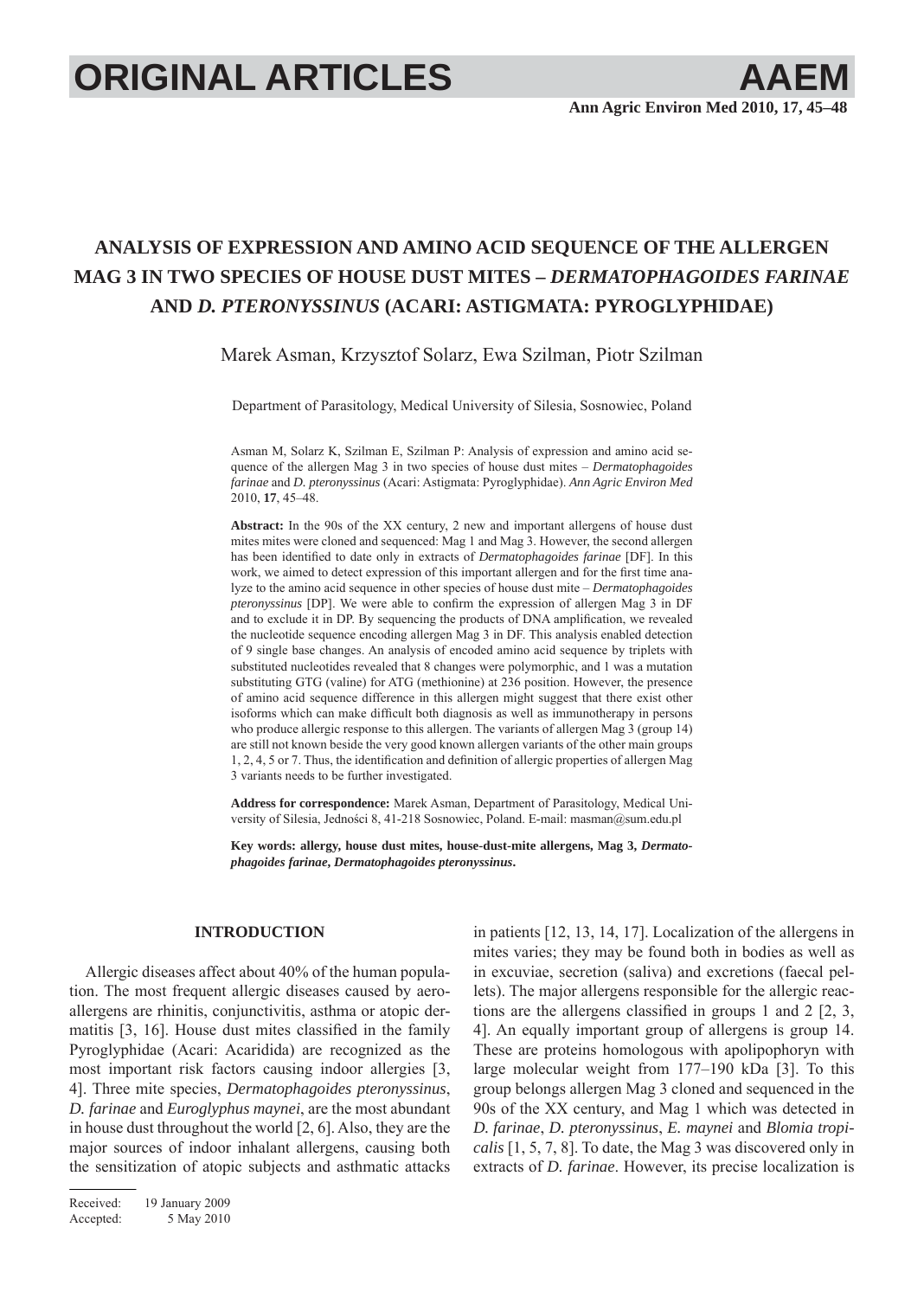not clear. It is probably related to the somatic parts of the mite body and does not appear in the mite faeces. The Mag 3 does not cross-react with anti-Der f 1 and anti-Der f 2, and its allergenicity was demonstrated by *in vivo* allergic tests and the histamine trials. In this study, we have examined the expression of Mag 3 in an other species of house dust mite, namely *D. pteronyssinus*. We also examined the amino acid sequence of the protein which seems to be the most important allergen in humans [7].

### **MATERIALS AND METHODS**

Material for the research were frozen extracts from the mites bodies *D. farinae* and *D. pteronyssinus*. The mites were obtained from a breeding culture at the Department of Parasitology of the Silesian Medical University in Katowice. Each homogenate was made from about 1,000 mite bodies and suspended in 500 μl one time concentrated solution SB (Sample Buffer). Three homogenates were made for each species. From the extracts poly(A)-mRNA was isolated with the use of mRNA isolation kit (Quiagen, Germany). The concentration of total isolated RNA was determined spectrophotometrically. A cDNA was obtained by 2 steps of RT-PCR reactions using commercial kit (Sigma Aldrich, Germany).

The components for PCR amplification were as follows: about 200 ng cDNA, 1 μl Oligonucleotide Mix (Roche, Germany), 5 μl Buffer + Mg (Roche, Germany), 4 μl of mixture of 2 primers specific for Mag  $3(2 \mu)$  of the forward primer and 2 μl of the reverse primer) and 0.4 μl Fast Start Taq Polymerase (Roche, Germany). The final volume of 50 μl was adjusted using pure sterile deionized RNA-ase free water. Samples were initially denatured for 240 sec at 95°C. Subsequent cycles were at 95°C for 30 sec (denaturation), 48.5 $\degree$ C for 30 sec for first pair specific primers, and 58.1 $\degree$ C for 30 sec for second pair specific primer (annealing), and 72 $\degree$ C for 19 sec for first pair specific primers and 72 $\degree$ C for 23 sec for second pair specific primer (elongation). Thirty four cycles were performed. The final extension were in 72°C for 420 sec. PCR products were visualized with UV light following separation in 0.8% agarose gel containing ethidium bromide. The PCR products were of expected size of about 420 bp and 520 bp, respectively. The DNA fragments of correct size were recovered from the agarose gel using the DNA isolation kit (EURX, Germany) and about 200 ng of cDNA was purified with alkaline phosphatase and endonuclease (SAP-EXO) to remove excess of primers and free oligonucleotides (dNTP's).

For DNA sequencing, the purified template cDNA fragments were mixed with each primer separately. The sequencing PCR was conducted according to the procedure supplied by Applied Biosystems. Briefly, the sequencing PCR products were purified by ethyl alcohol precipitation and the DNA was solubilized in 20 μl of MegaBase (Applied Biosystems, USA). The DNA sequences were analyzed using the capillary DNA analyzer ABI PRISM 310



Figure 1. PCR amplification fragments of allergen Mag 3 in *Dermatophagoides farinae* and *Dermatophagoides pteronyssinus*. M – marker height (Finnzymes, Finland); 1 and 3 – Mag 3 fragments height 418 bp; 2 and 4 – Mag 3 fragments height 515bp.

(Applied Biosystems, USA). For confirmation of the results, data from 3 independent homogenates were analysed for each species.

#### **RESULTS**

By PCR and DNA sequencing, an expression of allergen Mag 3 in *D. farinae* but not in the second studied species, *D. pteronyssinus* was detected (Fig. 1). Analysis of the DNA sequences revealed the presence of 9 single nitrogen base changes.

Subsequent amino acid sequence analysis revealed that 8 of these changes were polymorphisms; however, one change proved to be a mutation. The mutated sequence was compared with a reference sequence deposited at the GeneBank with the accession ID: D17686.1 (Tab. 1, Fig. 2). These results were confirmed by 3 independent analyses.

### **DISCUSSION**

The house-dust-mite allergens Mag 1, Mag 3 and the high-molecular-weight protein M-177 have been identified as parts of the apolipophorin-like allergen and belong to the 14 group. Apolipophorins are hydrophobic proteins found in lipid bodies and lipid transport particles of insects.

**Table 1.** Single nucleotide changes in the sequence of DNA encoding Mag 3 of *Dermatophagoides farinae*.

| No.            | Nucleotide position | Amino acid change | Note |
|----------------|---------------------|-------------------|------|
| 1.             | G236A               | Val-Met           | M    |
| 2              | G409A               | Gly-Gly           | P    |
| 3.             | A448C               | Pro-Pro           | P    |
| 4.             | C697T               | Thr-Thr           | P    |
| 5.             | A706G               | Glu-Glu           | P    |
| 6.             | G739A               | Ser-Ser           | P    |
| 7 <sub>1</sub> | T803C               | Gly-Gly           | P    |
| 8.             | A808C               | Ala-Ala           | P    |
| 9.             | T826C               | His-His           | P    |

 $M$  – change resulting in mutation, P – polymorphic change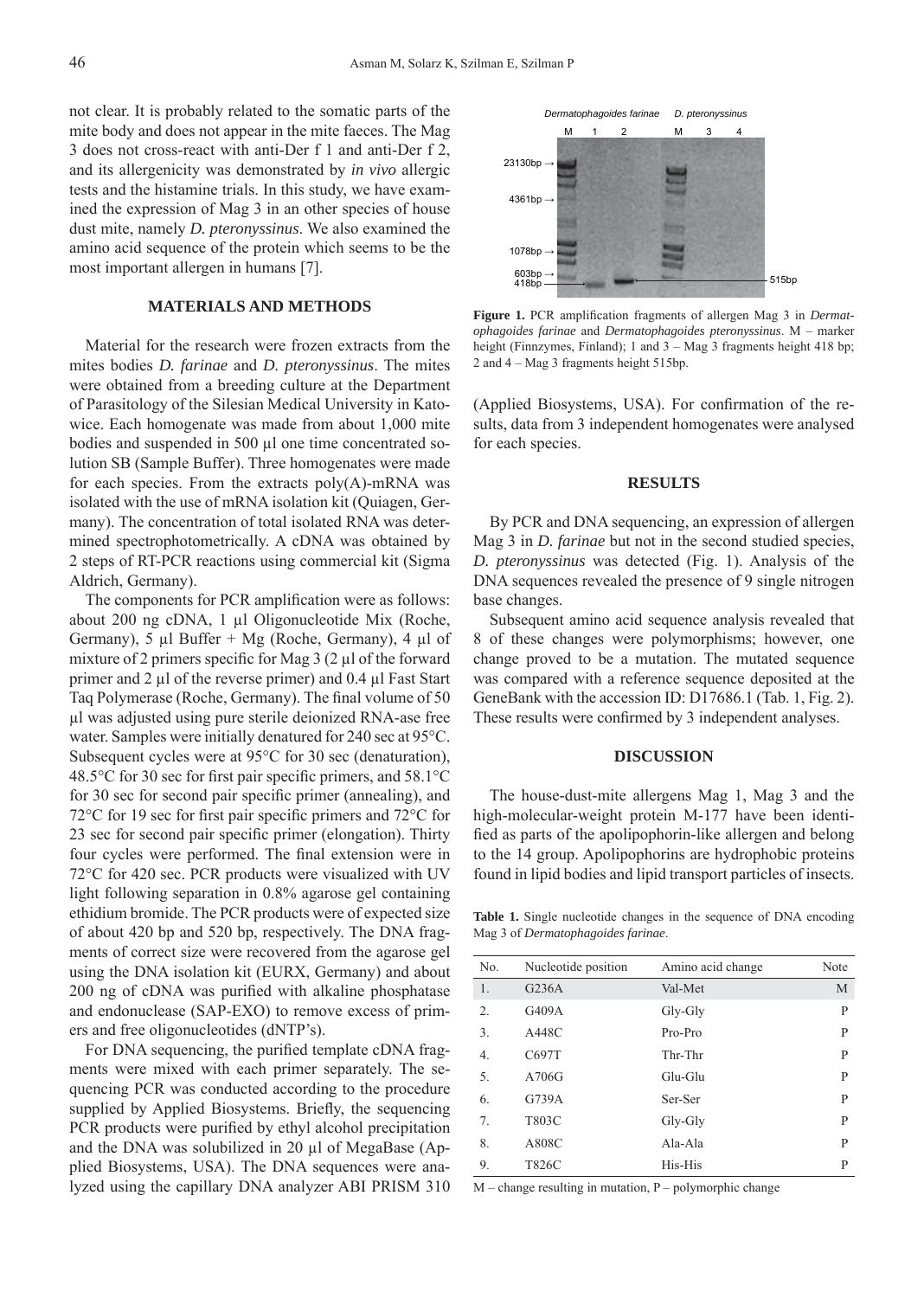

**Figure 2.** Representative changes found in a nucleotide sequence of DNA encoding Mag 3 in *Dermatophagoides farinae*. A – change with a mutation character, position G236A; B – change with a polymorphic character, position G739A; C – changes with a polymorphic characters, positions T803C and A808C.

They have regions of identity to human apolipoprotein and to lesser degree to the vitellogenins [5]. This allergen was previously described in *D. farinae* as Mag 1 (Der f 14), in *Euroglyphus maynei* as a high-molecular-weight M-177 (Eur m 14, rEur m 14) and, moreover, in *D. pteronyssinus* (Der p. 14) and *Blomia tropicalis* (Blo t 14, Blo t Mag 1). A homoloque of Der f 14 and Eur m 14 has also been identified recently. This allergen is now known to be a hemolymph apolipoprotein [5, 9, 18]. The second protein Mag 3 is probably triggered through somatic parts of the mite body, such as interstitial tissue of the esophagus, gut, and other internal organs. It is also not related to digestive enzymes, as many of other mite allergens are. This allergen is also not detected in mite faecal pellets, too. Its direct localization in the mite body is unknown [8]. The sequences of both proteins, Mag 1 and Mag 3, are different. The allergen Mag 3 does not give cross-reactions with anti-Der f 1 and anti-Der f 2, and its allergenic potential was demonstrated through *in vivo* allergic tests and histamine trials. These results suggest that this is a new kind of the high molecular weight allergen [8]. The protein Mag 3 also shows homology to apolipophorin, thus sharing structural homology also with vitellogenin, a protein found in egg yolk, and causes allergic reaction in over 70% of patients. Two fragments of Mag 3 have molecular weight of about 80–83 kDa and 95–101 kDa, respectively [3]. This allergen so far has been identified only in *D. farinae*. Our results also confirmed the previous findings. An expression of this allergen has not been studied in other pyroglyphid dust-mite species to date moreover, the role of this allergen is still under discussion. Some researchers classify it as an additional antigen, others, however, propose giving it the role of a major allergen. Fuji *et al.* [7] reported that the lymphocytes that respond to mites antigens are the T-cells. Thus, they postulate that in order to study the specific immunotherapy against the major mites allergens, the key is to identify the mechanism of the T-cells activation and determine their epitopes. It has been also shown that the Mag 3 has the potential ability to stimulate proliferation of T-lymphocytes, which play a part in the immunological response to allergic reactions that are triggered by mites, and may be a potential candidate for protein vaccine [7].

The human IgE-antibodies have an affinity to the allergen Mag 3 comparable with their affinity to allergen Der  $f$  2, which is the major allergen in *D. farinae* [7, 8]. Also, a similar frequency of sensitization and the potential application of this allergen in the immunotherapy allows the conclusion that this poorly-known allergen should be recognized as the one of the most important allergens in this species.

Until now, assays identifying variants Mag 3 have not been available. Only 1 sequence is known which is available in the GeneBank under ID: D17686.1. Results presented here permit the finding that Mag 3 is similar to the allergen Gly d 2 or Lep d 2 which also have various isoforms. This polymorphism may influence the modification of specific T-lymphocyte response due to the difference in the amino acid sequence that may cross the competence of MHC molecules, which are presented on the cells [10]. However, there are few studies on environmental polymorphisms of the main allergens of *D. pteronysinus* and none for *D. farinae* [15]. The allergen polymorphism may have influence on the recognition by T-lymphocytes, monoclonal antibodies, and IgE class antibodies of allergic patients. It may have influence on the basal level of allergenic potential, as well as on cross-reactivity with other allergens [11].

Information on the allergen sequence is important because it provides the data for optimal design of the allergen. It permits use of this allergen in genetic engineering and precise structure-function analyses of the major mite allergens [10]. The use of various allergen isoforms has also been suggested as an alternative to the conventional immunotherapy for allergic diseases [11]. Thus, the definition of allergic proprieties of allergen Mag 3 variants needs to be better understood.

Comparison of the expression of house dust mite allergen Mag 3 in *D. farinae* and *D. pteronyssinus* led us to